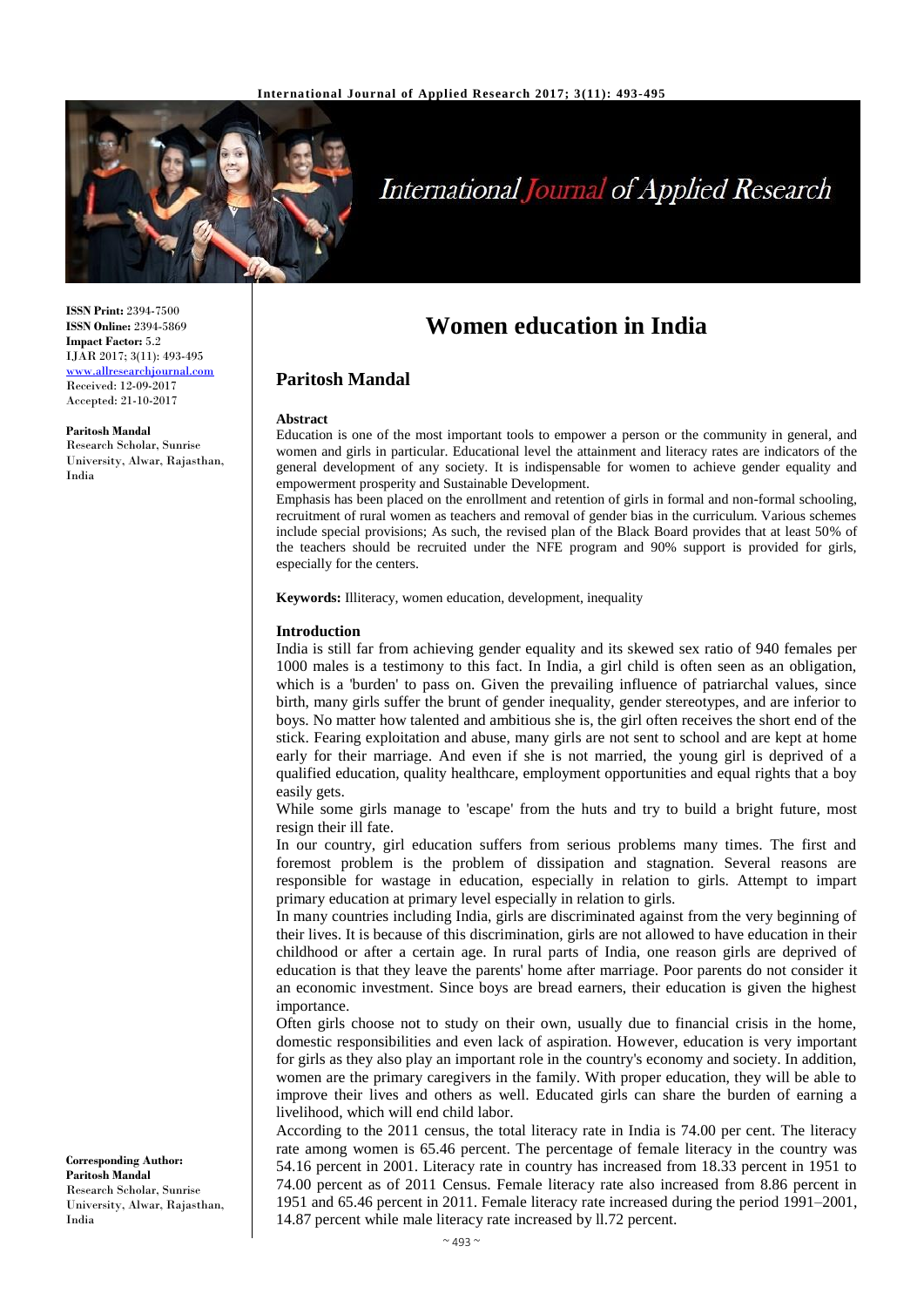The female literacy rate was 3.15 percent higher than the male literacy rate. With the breakdown of literacy rates between men and women.

In India, it can be seen that the gender gap in literacy has been reducing and female literacy rate has been increasing every decade. Nonetheless, the gap between the two genders exists. The data indicates that women have been lagging from the beginning in terms of literacy rate and educational achievements.

## **Some of the common causes of drop-out at primary and middle school level as reported by NSSO survey are**

- Not interested in studies
- Required for outside work for cash or in-kind payments
- Necessary to work on family farm / family business
- Marriage at an early age.
- the cost is too high
- Required for domestic work (which mainly applies to girls)

Apart from these reasons, the percentage of girls has decreased considerably due to non-availability of educational institutions in the vicinity and lack of regular and safe means of travel. Lack of proper toilet / sanitation and hygiene means is also mentioned as one of the important reasons for not sending young girls to school.

Girls also face unique challenges that affect their ability to stay in school during adolescence. For one, poverty often reduces the school attendance of young girls. Girls are forced to stay at home and work as additional income can be important for family living. Females also face increased levels of violence; Physical attack can keep women away from the classroom on a regular basis.

## **Importance of women education**

In our country, many people are unaware of how the education of girls can change lives for the better. It is a sad situation when people at socio-economic level think that investing in girl child education is a waste of money. The fact that they would justify spending their daughter's wedding or dowry instead of their education is even more disappointing. Elementary education can be helpful in shaping the society towards progress.

#### **The importance of women education is briefly summarized below**

- **Economic development and prosperity:** Education will empower women to come forward and contribute towards the development and prosperity of the country.
- **Economic empowerment:** As long as women are backward and economically dependent on men, their helpless status cannot be changed. Economic empowerment and independence will come only through proper education and employment of women.
- **Improved life:** Education helps women to live a good life. His identity as a person will never disappear. She can read and learn about her rights. His rights will not be violated. If we adopt a comprehensive approach in the field of women's education, then the life or situation of women will improve a lot.
- **Improved Health:** Educated girls and women are aware of the importance of health and hygiene. Educated women can take better care of both herself and her family.
- **Dignity and Honor:** Educated woman are now looked upon with dignity and honor. They become a source of inspiration for millions of young girls who make them their role-models.
- **Justice:** Educated women are more informed of their rights for justice. It would eventually lead to decline in instances of violence and injustice against women such as dowry, forced prostitution, child-marriage, female foeticide, etc.
- **Choice to choose a profession of her choice:** Educated women can prove be highly successful in the fields of life. A girl-child should get equal opportunity for education, so that, she can plan to become a successful doctors, engineers, nurses, air-hostesses, cook, or choose a profession of her choice.
- **Alleviate poverty:** Women's education is a prerequisite for reducing poverty. Women need to bear the same burden of working extensively to alleviate poverty. It will demand massive contributions from educated women. Unless girls and women are given the right to education, there cannot be much social and economic change.

There are many benefits of girls' education. Educated girls can play an important role in the development of their country. They can share the burden of men in different stages of life. They can serve the society as teachers, lawyers, doctors and administrators. They can work in banks, hospitals, government offices and large businesses. They can play an important role during the war. Education is a boon for girls in this era of economic problem. Gaya is a day of many more prosperity. Now days it is difficult for middle class people to meet both ends. After marriage, educated girls can increase their husband's income. If a woman is educated, she can earn a living even after the death of her husband. Education of the Birlas is necessary to make our homes a happy place.

Educated girls can brighten the future of their country by raising their children well. Education gives woman freedom of thought. This broadens her perspective and makes her aware of her duties and responsibilities. Education empowers an older girl to become financially independent. They will be able to stand up for their rights. Girls have all the rights to be educated. Empowerment of girls and women is essential to fight gender discrimination. Education of rural girls is equally important. Rural girls are not getting enough education opportunities. The education of these girls will have a positive impact on both the economy and society. Most: Many people say that girls should not go for a degree. They are wrong, because girls have already proved their aptitude in all walks of life. There is no reason why girls should not get the same education as men. But they should not neglect their duties at home. Therefore, girls should have knowledge of domestic science and child psychology.

## **Education for Women's Equality**

National Policy on Education (NPE) and Program Action (POA) commits the entire educational system to work amended for Equality and Empowerment of Women, 1986 And its POA gives high priority to the education of women, equity is a factor of the package. Also, this issue is also of economic importance. Education is a major factor development and optimization of such contributions large section of society towards socio-economic development.